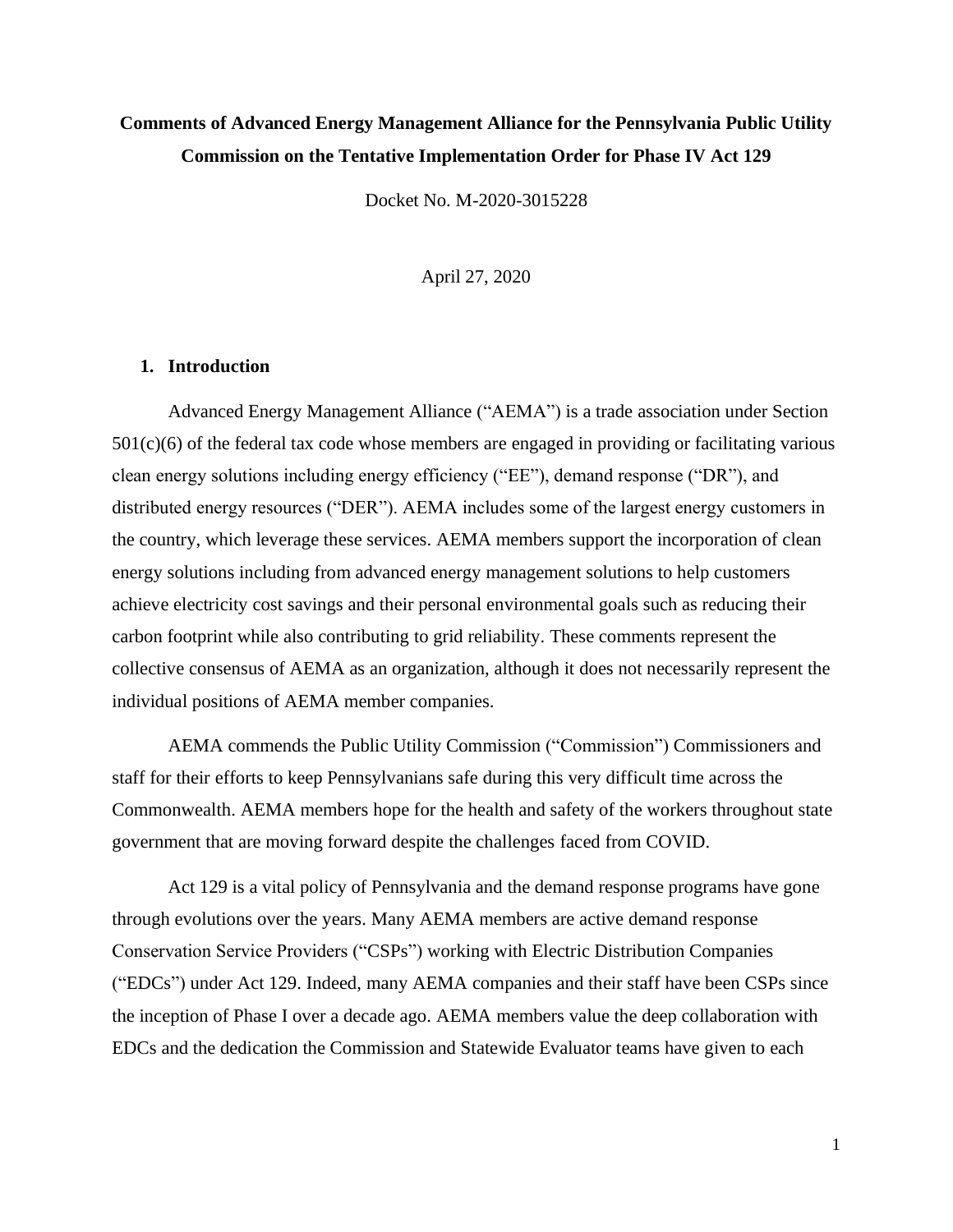phase of the program. AEMA appreciates the extensive consideration that went into developing a PJM-compliant Peak Shaving Adjustment ("PSA") program.

AEMA commented in the 2021 Total Resource Cost Test docket in 2019.<sup>1</sup> AEMA suggested that PSA appeared to be the wrong direction for the Commonwealth, in particular, due to the limitation on dual participation, which would adversely impact commercial and industrial customers and would reverse this Commission's long-standing policy. The Commission recognized this and other unfortunate flaws with the PSA approach in its Tentative Implementation Order.<sup>2</sup>

AEMA acknowledges the potential value of a PJM-compliant program, but now that the Commission has concluded that the costs of such a program design outweigh the benefits, it is reasonable to thoroughly review an alternative: continuation of the current program design, which has not been done thus far, at least publicly.

After an in-depth review of the DR Potential Study, it is clear that there is a path forward for DR programs to achieve high cost-effectiveness in Phase IV. AEMA details this path forward in the following comments. AEMA highlights below on page 12: "the Tentative Order's conclusion of \$35 million in additional net TRC benefits from an EE-only portfolio is deeply flawed.3 AEMA identifies that the **net benefits of a Large C&I DR portfolio are \$53 million**. This impressive level of net benefits was unnecessarily not considered in the Tentative Order. **Comparing this \$53 million to the \$35 million difference noted in the Tentative Order provides a directional insight** that including Large C&I DR would result in a **DR plus EE portfolio that has greater net benefits** than an EE-only portfolio."

### **2. Executive Summary**

The Tentative Implementation Order (hereafter, "Tentative Order") proposes to eliminate Pennsylvania's highly cost-effective C&I DR programs. The Tentative Order's proposal is based on a limited scope and does not make conclusions regarding Large Commercial & Industrial

<sup>1</sup> Comments of the Advanced Energy Management Alliance for the Pennsylvania Public Utility Commission on the Tentative Order on the 2021 Total Resource Cost (TRC) Test. Available: <http://www.puc.state.pa.us/pcdocs/1643160.pdf>

<sup>2</sup> Tentative Order, p 31. Available:<http://www.puc.state.pa.us/pcdocs/1658127.docx>

<sup>3</sup> Tentative Order, p 33.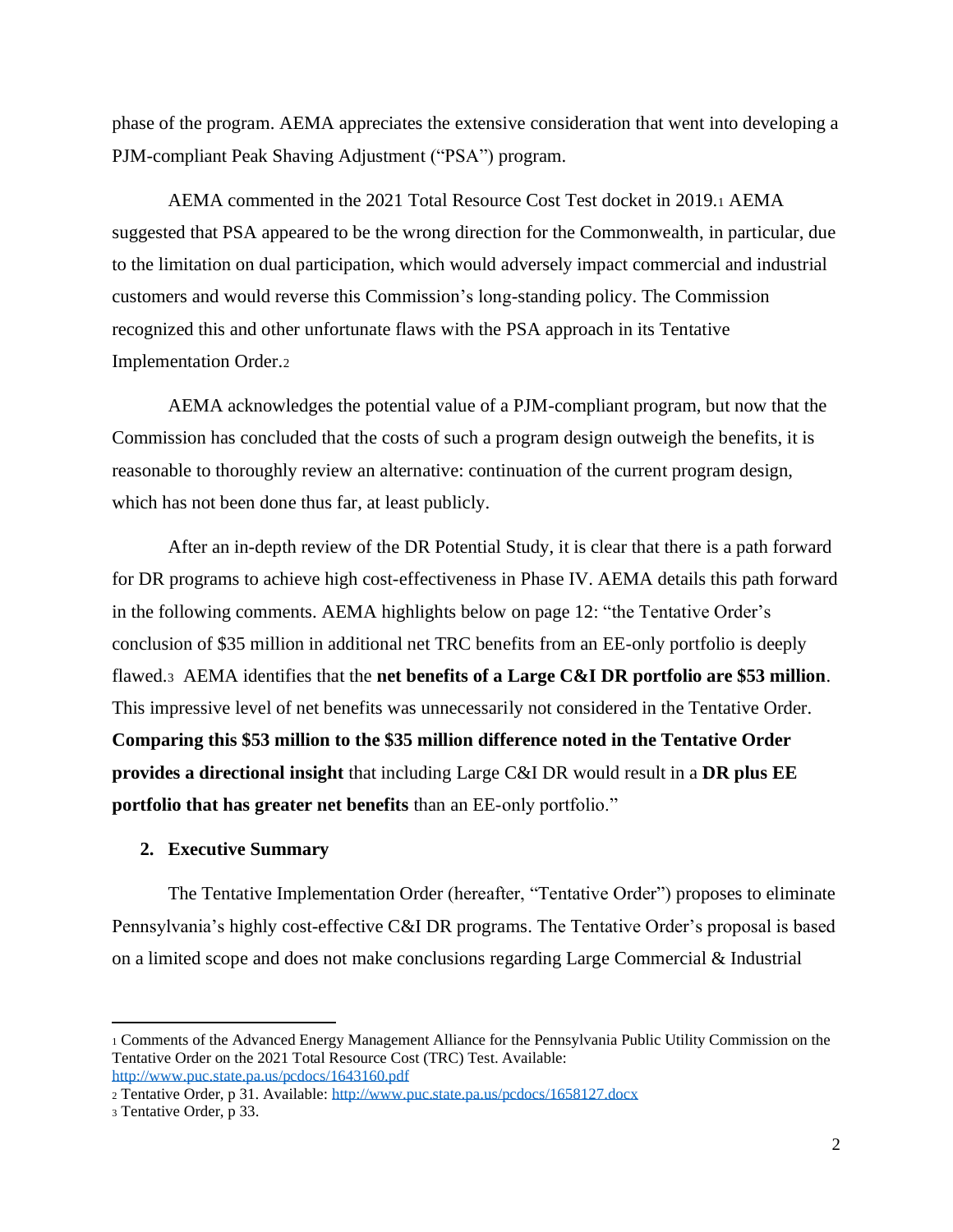("C&I" or "LCI") DR in Phase IV.<sup>4</sup> By taking Large C&I out of consideration in the first step of the main study of the DR Potential Study, then continuing this omission through the EE and Peak Demand Reduction Market Study, the Tentative Order similarly omits the costeffectiveness and potential of demand response in general, and Large C&I DR, in particular.

In the following comments, we will leverage the same methodology employed in the Potential Study but without the very specific assumption requiring customers to be in Peak Shaving Adjustment. Instead, we use the Statewide Evaluator ("SWE") data that assume customers are participating in Act 129 as they are today. Our comments focus on the Large C&I Sector, however, we also urge that the Commission adopt Residential and Small C&I programs.

The review of the SWE data concludes that a Large C&I program in Phase IV **would have a TRC over 2.37 in cost-effectiveness** with net benefits per year of \$1 million to over \$4 million in many EDCs. AEMA highlights that the DR Potential Study clearly demonstrates C&I programs based on the new 2021 TRC Test are cost-effective and should continue.

Phase IV DR can be delivered in a highly cost-effective manner and below we propose the specific pathway that will enable this outcome. The Commission has previously recognized the benefits of dual participation of customers as supply-side DR in PJM and Act 129 – these benefits can still be captured under this program design.

#### **3. Summary of AEMA Recommendations**

AEMA comments more fully address the following key points:

• Maintain and explore growing the current DR program; again, based on analysis using SWE data, Phase IV Large C&I DR programs would have a TRC over 2.37 in cost-effectiveness with net benefits of \$1 million to over \$4 million in many EDCs;

<sup>4</sup> Phase IV DR Potential Study<http://www.puc.state.pa.us/pcdocs/1656475.pdf> . The Phase IV EE and Peak Demand Reduction Market Study takes the DR Potential Study as an input and compares it to the value of EE passive reduction.<http://www.puc.state.pa.us/pcdocs/1656474.pdf>

<sup>5</sup> The DR Potential Study underscores on page 2 the main results of the study are "heavily influenced by the decision to model DR as Peak Shaving Adjustments nominated to PJM… No DR potential from the Large C&I sector because of prohibition [put in place by PJM] of dual participation". Dual participation is currently practiced by most Phase III Act 129 Large C&I DR customers and has extensive benefits to the Commonwealth.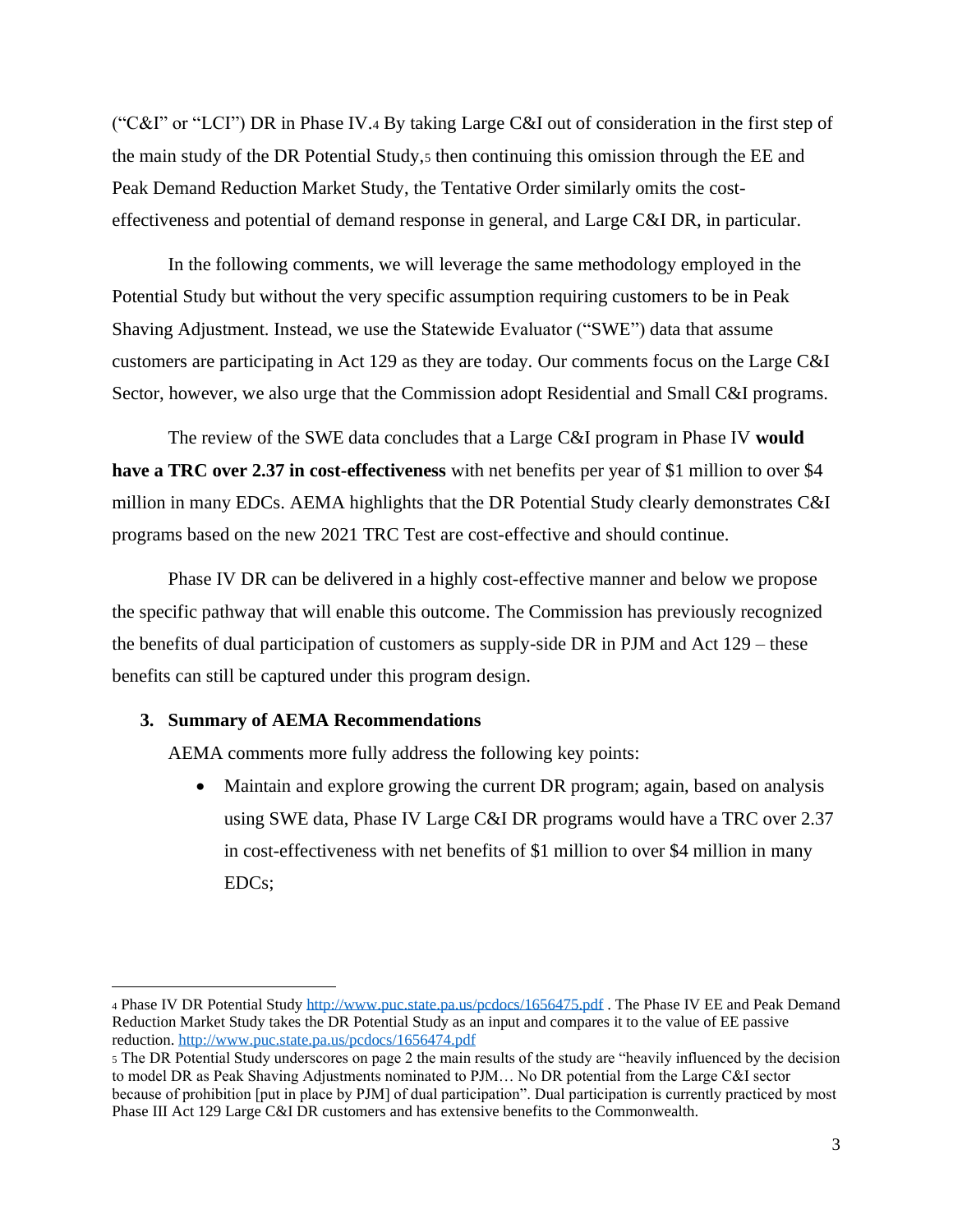- Implement the 2021 TRC Test guidance to include avoided generation in all five years of the program for all customer segments (Residential, Large C&I and Small C&I);
- Continue an equitable budget allocation between energy efficiency and demand response that serve customers across the Commonwealth in complementary ways;
- In Phase IV, continue a similar design to the Phase III DR program design in terms of number of events and triggers; and
- Maintain the current detailed Commission policy allowing dual participation between Act 129 and PJM emergency DR programs.

#### **4. Large Commercial and Industrial Demand Response is Vital to Pennsylvania**

### **DR reduces electric utility bills and provides a direct source of revenue to thousands of Pennsylvania Businesses and Institutions.**

Demand response programs provide utility bill relief to Pennsylvania's businesses, municipalities, and schools, with sometimes hundreds of thousands of dollars in savings for certain participating customers. Even though Phase IV changes will not take effect until summer 2021, terminating the programs would result in an overall increase to these customers' anticipated bills at what is likely to be a critical juncture for economic recovery.

Even before the current crisis, Chairman Brown Dutrieuille acknowledged the disproportionate negative impacts on Pennsylvania's businesses if the state's DR programs were eliminated.<sup>6</sup> AEMA underscores the importance of the Chairman's comments and strongly encourages the Commission to continue the existing Phase III programs under the current (or similar) model.

It is also important to note what the current health crisis does and does not mean for energy planning in Pennsylvania. "Stay at Home" orders have lowered both total energy use and peak demand in affected states, and "returning to normal" will not be an immediate switch – there is a good chance that certain populations will be affected for some months to come. However, it is also likely that a substantial portion of the state's economy will have be re-opened

<sup>6</sup> Statement of Chairman Brown Dutrieuille. Available:<http://www.puc.state.pa.us/pcdocs/1658047.pdf>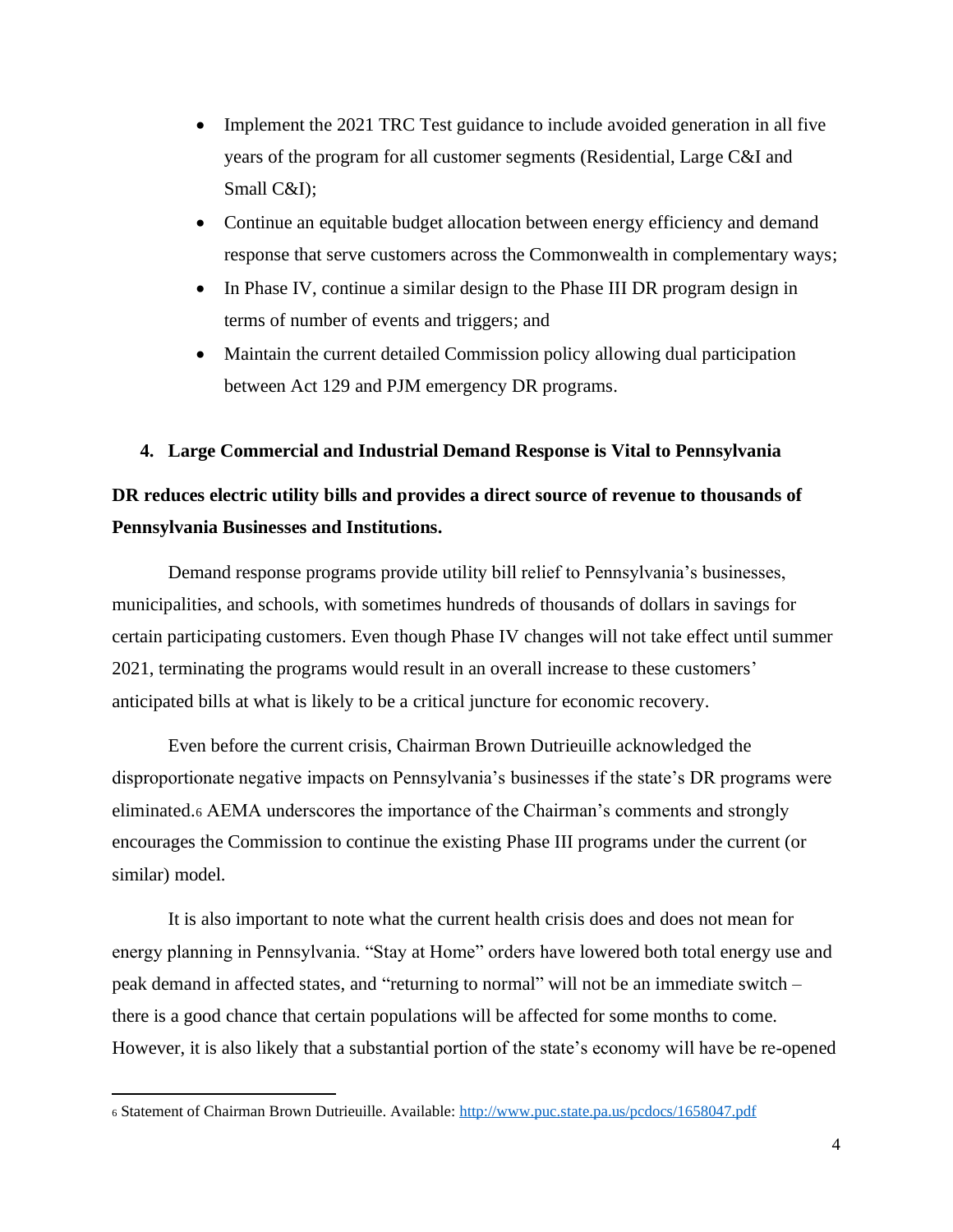by the Fall, and both federal, state and municipal governments are planning substantial efforts to support an accelerated economic recovery.

Hence, in planning programs through 2025, demand response programs should be understood both as allowing Pennsylvanian organizations to support the state's electric grid as the economy rebounds, providing an effective hedge against future price shocks during that rebound.

#### **Phase III DR programs are highly cost-effective and are achieving their goals.**

Based on the latest data from Act 129 SWE PY10, the EDC demand response programs are achieving and surpassing their goals cost-effectively. The statewide target of 425 MW has been surpassed thus far with average event performance of 588 MW. Each EDC has met or exceeded its goal.<sup>7</sup>

Large C&I DR programs are highly cost-effective and often one of the most cost-effective programs in a portfolio. As described in *Table 1* below, for PECO, the Large C&I DR program was the second best performing program in its portfolio based on TRC, only after Residential EE.8 In MetEd, the Small and Large C&I DR programs were the top 1st and  $2<sub>nd</sub>$  performing programs based on TRC.<sup>9</sup>

| <b>EDC</b>      | <b>TRC Ratio</b> | <b>Net Benefits</b> |  |  |  |
|-----------------|------------------|---------------------|--|--|--|
| <b>PECO</b>     | 1.46             | \$2,277,000         |  |  |  |
| PPL (all DR)    | 2.22             | \$2,776,000         |  |  |  |
| Duquesne Light  | 3.00             | \$3,579,000         |  |  |  |
| Met-Ed          | 2.43             | \$1,752,000         |  |  |  |
| Penn Power      | 4.85             | \$2,431,000         |  |  |  |
| West Penn Power | 4.10             | \$7,064,000         |  |  |  |

*Table 1: Summary of Large C&I DR PY10 Gross TRC Ratios by Program<sup>10</sup>*

- <sup>8</sup> Ibid. Table 30. p 50.
- <sup>9</sup> Ibid. Table 54. p 82.

<sup>7</sup> *SWE Annual Report: Act 129 Program Year 10.* Version 1.1. February 19, 2020. Table 2: Act 129 Phase III Demand Response Compliance Targets, p 11 [http://www.puc.pa.gov/Electric/pdf/Act129/Act129-](http://www.puc.pa.gov/Electric/pdf/Act129/Act129-SWE_AR_Y10_021920.pdf) [SWE\\_AR\\_Y10\\_021920.pdf](http://www.puc.pa.gov/Electric/pdf/Act129/Act129-SWE_AR_Y10_021920.pdf)

<sup>10</sup> Ibid. Compiled from Tables 30, 38, 46, 54, 67, 74.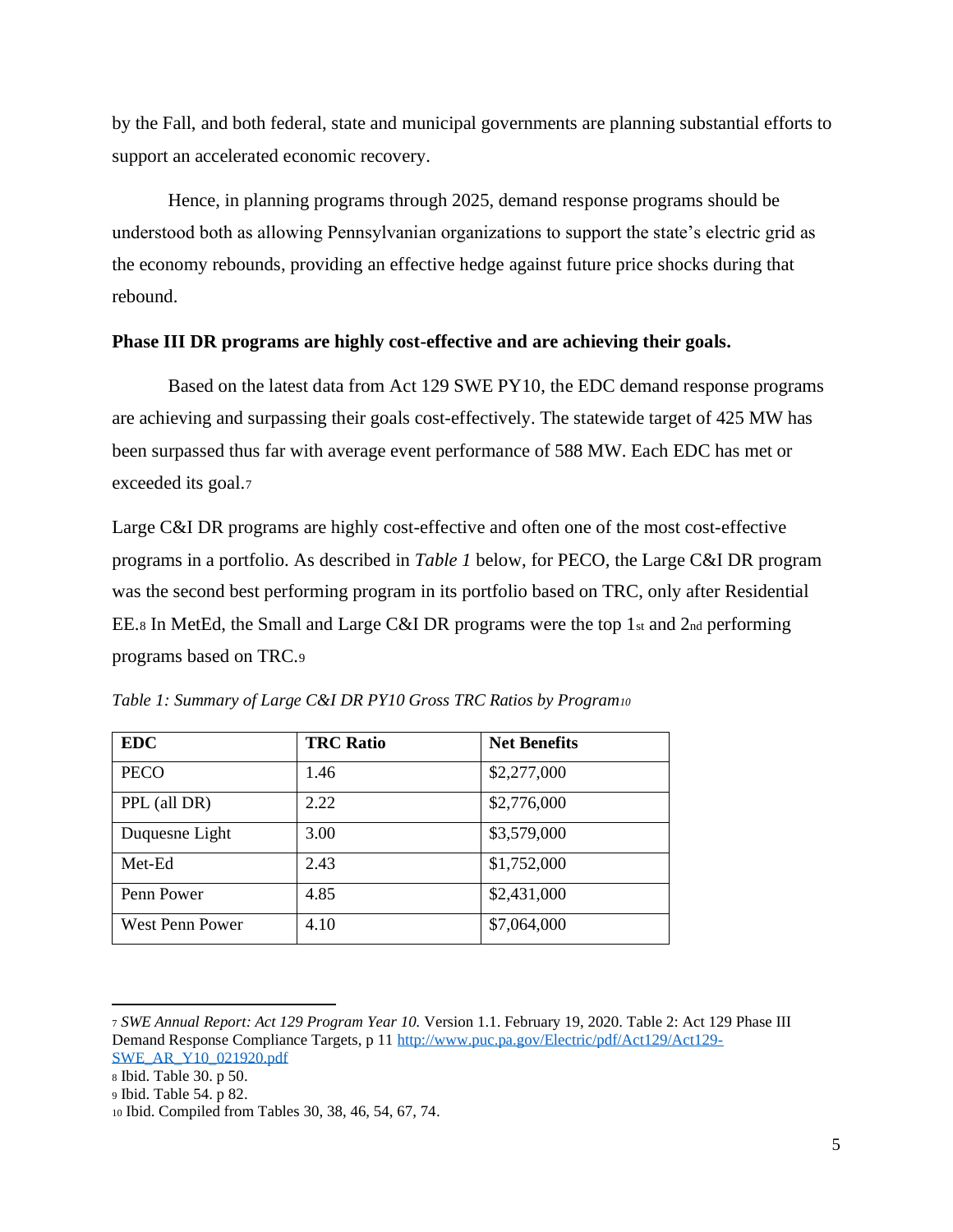#### **DR is more effective at reducing the peak than energy efficiency.**

While the Tentative Order concludes the state can rely on energy efficiency alone, "passive" peak reduction by energy efficiency is not as cost-effective as demand response at reducing the peak. Peaks in electricity consumption vary seasonally, and by the day and hour. Therefore, installing energy efficient measures may or may not actually impact the peak. Demand response programs are designed to respond to peak demand.

While it is true that EE measures are installed, peak reduction can also involve investments in metering and automation technology that last decades. AEMA's review of the SWE data (discussed later in this filing) confirms that Pennsylvania ratepayers would pay many times more for a portfolio of EE –only peak reduction, relative to a DR portfolio that includes Large C&I DR. When it comes to what customers pay, reducing MW has a very significant effect in the long term because the system is built to manage peak demands, even when those peaks occur less than 1% of the hours of the year.

#### **Peak reduction reduces carbon emissions and the need to build new large-scale generation.**

Navigant Consulting determined that DR "can directly reduce CO2 emissions by more than 1% through peak load reductions and provision of ancillary services, and that it can indirectly reduce CO2 emissions by more than 1 percent through accelerating changes in the fuel mix and increasing renewable penetration." One percent is equivalent to 19.5 million metric tons.<sup>11</sup> In Pennsylvania, where most new generation is fossil-fuel based, peak reduction could have an even greater impact on avoiding demand for new fossil generation. More peak reduction occurs via load curtailment. Even with a minority of demand response occurring with behindmeter generation, overall pollution from the grid is drastically reduced through demand response. More demand response means fewer large and often old, inefficient power plants left on the system.12 While the SWE regularly assesses the avoided pollution from EE, it does not maintain a similar tracking tool for demand response. To provide a full picture of the relative impacts, the

<sup>11</sup> *Carbon Dioxide Reductions from Demand Response*, Navigant Consulting, Inc., November 25, 2014. Available at[: https://aem-alliance.org/download/10680/](https://aem-alliance.org/download/10680/)

<sup>12</sup> *Impact on Emission of Pollutants Resulting from the Elimination of Emergency Generators from Capacity Markets*, Navigant Consulting, Inc., March 3, 2016. Available:<https://aem-alliance.org/download/119965/>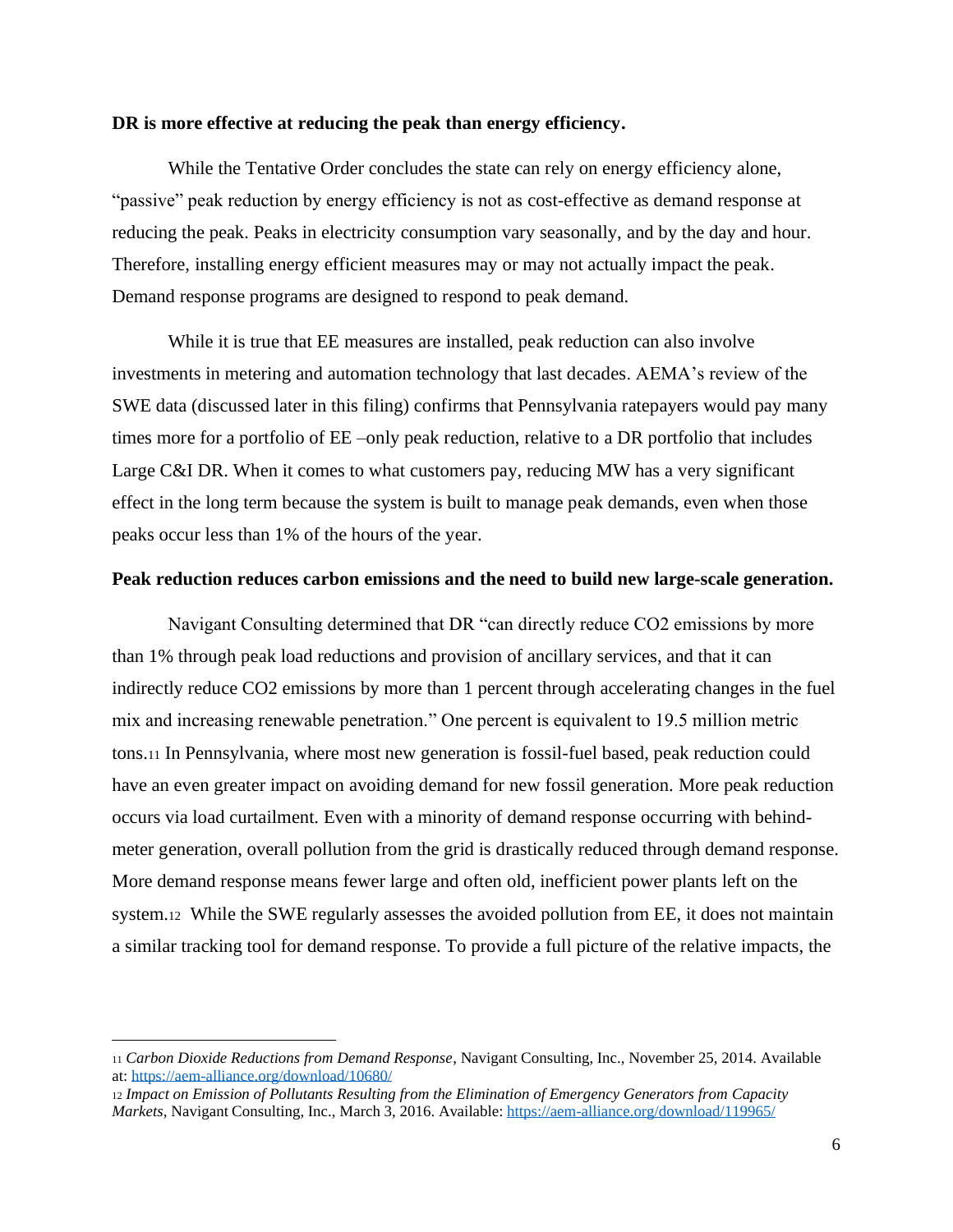Commission may consider this moving forward given the Governor's strong environmental goals.

#### **Maintaining Demand Response is critical to achieve equity across Pennsylvania.**

AEMA recommends that the PUC strive to maintain the current 90-10 budget allocation between energy efficiency and demand response. This allocation recognizes that the customers that pay for Act 129 reap different benefits from the energy efficiency program and the demand response program. Some customers exclusively participate in the demand response program and vice-versa. If the Commission eliminated the demand response program, some customers that fund Act 129 would no longer have the opportunity to participate.

For Residential DR, the Commission should recognize the inherent value in bring your own thermostat programs, which are highly cost-effective because the customer pays for the equipment and the installation.

Demand response is a natural complement to energy efficiency. For most businesses, energy budgets are housed in the same department. AEMA members find that many customers use their incentives for performing in demand response to fund energy efficiency projects.

# **5. The Tentative Order correctly recognizes the drawbacks with requiring Act 129 DR customers to comply with PJM's new program**

AEMA supports the Tentative Order recommendation against a Phase IV DR program requiring participation in the PJM Peak Shaving Adjustment design.<sup>13</sup> Instead of concluding that all state DR should be abandoned, AEMA recommends the Commission maintain a similar program design to Phase III, which would be highly cost-effective and have extensive benefits that outweigh the value of requiring all peak reduction to be registered in the PJM product. With Act 129's history since 2009, this historic and anticipated peak reduction accomplishes a similar objective to the PJM program without the significant drawbacks of the PJM program.

Dual participation as a supply-side resource in PJM and in Act 129 is essential for DR customers to be successful. Based on the current design of Act 129, dual participation is permitted and working very effectively, as AEMA believes the overwhelming majority of

<sup>13</sup> Tentative Order, p 30-31.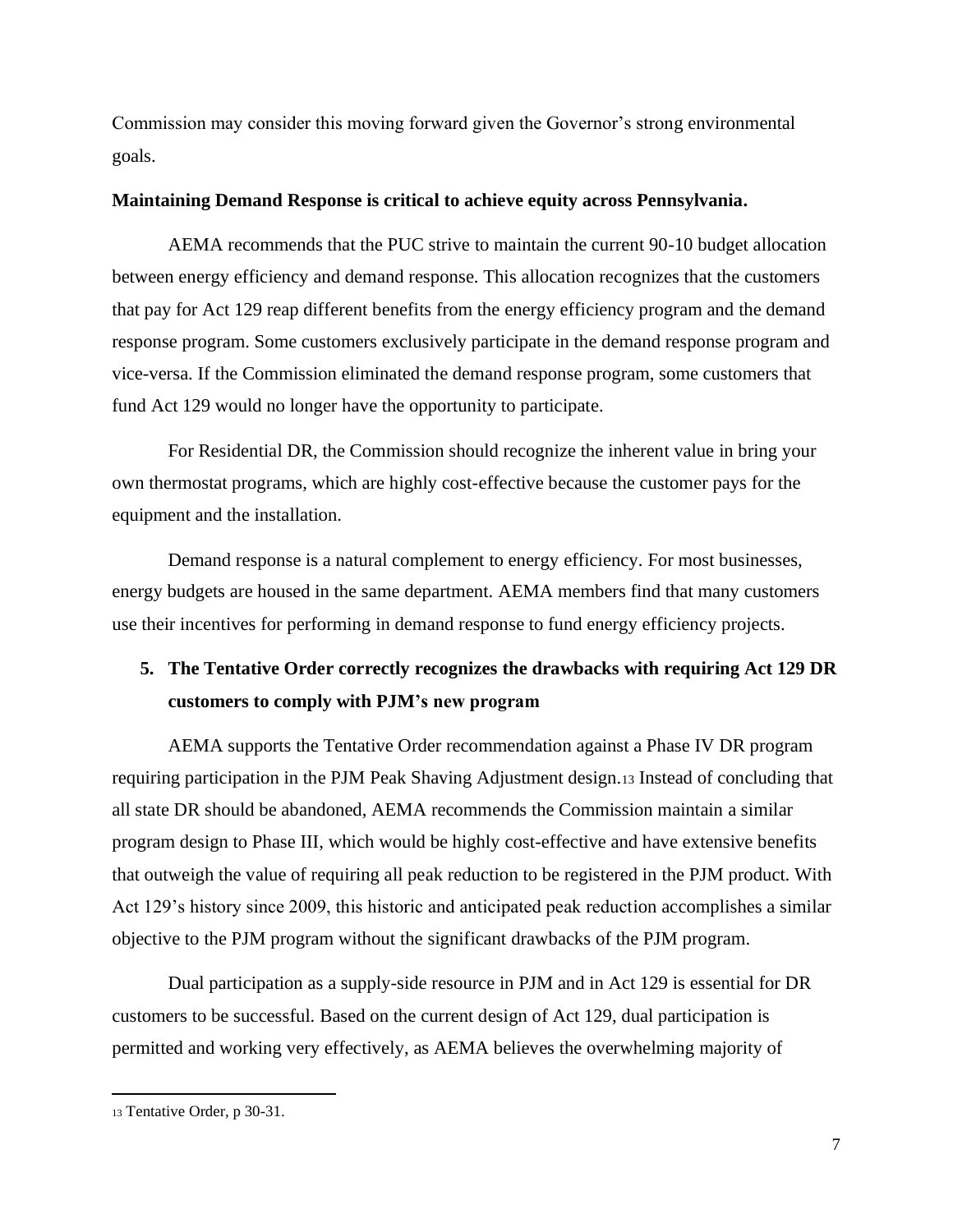customers dual participate. Customers that dual participate earn 50% from Act 129 programs relative to customers who only participate in Act 129. PJM emergency and Act 129 events never occurred simultaneously during Phase III. Wholesale emergency events have many causes, including generator and transmission outages which are fundamentally different from peak demand.

If simultaneous events did occur, it would not be a problem. A customer can be simultaneously compliant with both programs and will not be paid twice for the same performance. PJM has developed its own mechanisms to be sure that DR that is dispatched for peak shaving in Act 129 is not also compensated for the same performance in wholesale markets. Customers can continue to dual participate in Pa Act 129 markets and PJM load management programs based on current Pa Act 129 and PJM rules.

### **6. Based on SWE DR Potential, Large C&I DR Phase IV under the current program design will be highly cost-effective**

The DR Potential Study includes clear data that illustrates that maintaining the existing Act 129 Phase III design into a Phase IV is highly cost-effective. AEMA conducted a detailed review of the Potential Study to evaluate what continuing the current Phase III design would mean in terms of DR potential and cost-effectiveness based on the latest TRC updates.

#### **Cost-effectiveness.**

The 2021 Total Resource Cost Test establishes the value that a cost-effective DR portfolio provides. The avoidable cost for Large C&I customers is the sum of Avoided Generation, Avoided Transmission and Avoided Energy Costs. The avoidable cost for Small C&I customers, which also make up a good portion of aggregations, also includes Avoided Distribution costs since these customers are connected on low voltage lines. While most DR customers are considered "Large C&I", in fact, many aggregators of customers in Act 129 have customers that also meet the "Small C&I" definition. The distinction is important for modelling purposes. Thus, for simplicity's sake this review focuses on Large C&I, but the study methodology and recommendations should also be considered for Small C&I.

AEMA acknowledges that the PUC made significant changes in how these costs are valued moving from Phase III to Phase IV. In Phase IV, the Commission re-evaluated the impact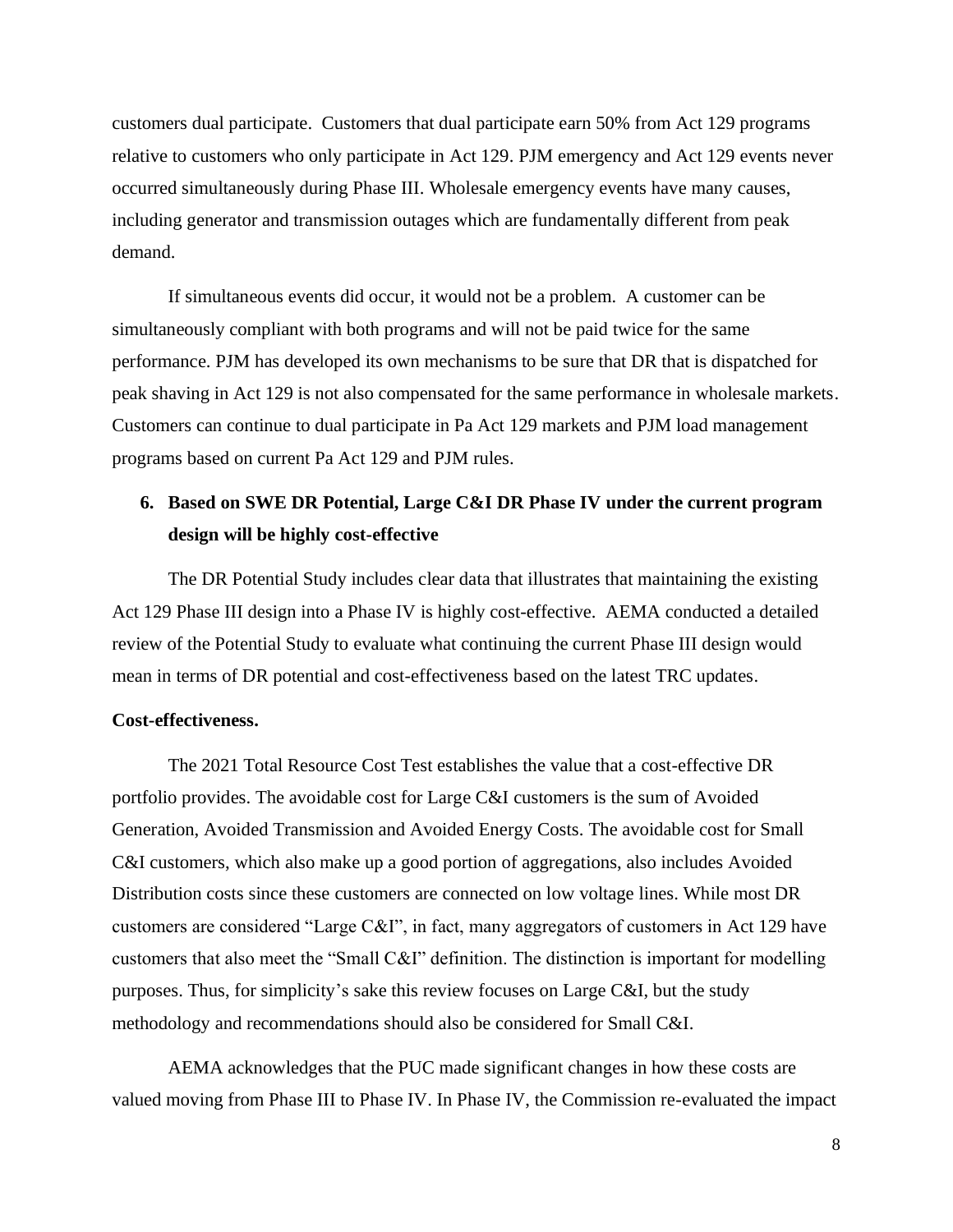of peak shaving and concluded that peak shaving impacts vary by EDC but the overall ratio of actual MW peak reduction performance to valued peak reduction is roughly 1:0.6. In other words, customer performance is only valued at 60%. This was a significant de-valuing relative to Phase III.

The TRC acknowledges that regardless of whether customers are enrolled in PJM Peak Shaving Adjustment or continue to participate in PA Act 129 as designed today, peak shaving still brings this full stream of benefits. The program is focused on peak shaving this year to lower capacity costs in the future which occurs through either design. Whereas the Peak Shaving Adjustment program requires a Temperature-Humidity Index trigger, the Phase III design is a 96% threshold of peak RTO forecast. A Peak Shaving Adjustment program design would necessitate a day-of trigger, whereas the current Phase III design is a day-ahead trigger.

#### **Evaluating the DR Potential data for Large C&I.**

First, we will summarize the key data reviewed:

The applicable data relevant for developing a C&I portfolio Avoidable Costs can be found in Tables 27 through 30 of the DR Potential Study. This includes the set of Avoidable Costs discussed above under "cost-effectiveness."

Applicable Incentive Payments at the Realistic Potential and Maximum Potential levels can be found in Tables 59 and 60 of the DR Potential Study. Programs also include administrative costs. The SWE's assumed Admin cost was not transparent from the DR Potential Study. In the below analysis we assume a 10% administrative cost adder. Finally, per the 2021 TRC, incentive payments are adjusted by 75% to adjust for the assumption that customers incentivized to participate are not breaking even, but financially motivated and have lower costs to participate than the costs of the incentive. The TRC value presented below reflects this assumption, though we note that the cost to utilities does not.

DR Potential Study Figure 9 describes the relationship between Net Benefits and Incentive Payment. With greater Incentive Payments, more customers are available to participate, however, the total costs to get those customers increases. The grey line represents the Realistic Achievable Potential (RAP), in which Net Benefits are maximized. Maximum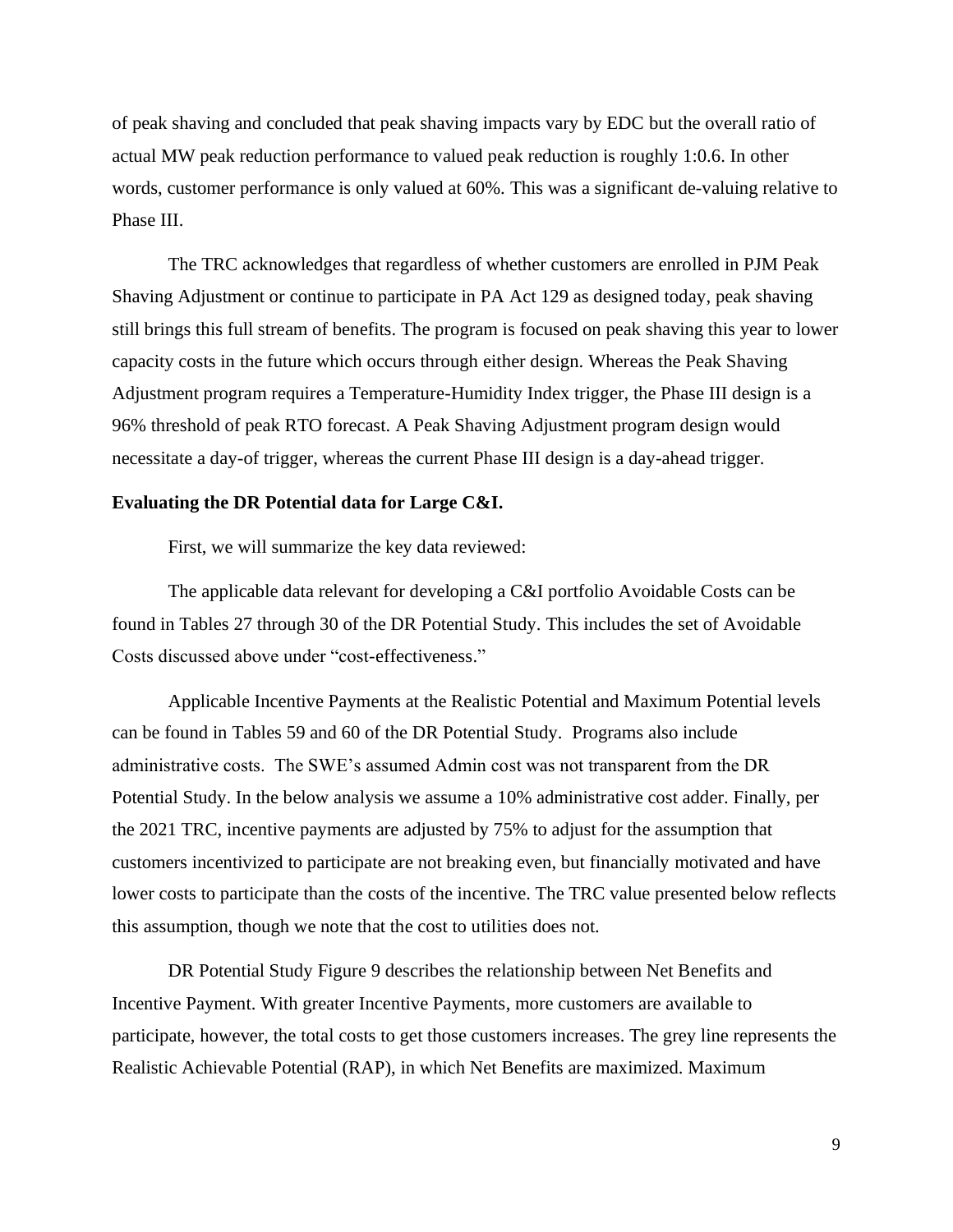Available Potential (MAP) is represented by the orange line, which may yield lower TRC value, but more total benefits. Any program design should find a balance across these priorities.

The overall Realistic Achievable Potential (RAP) and Maximum Achievable Potential (MAP) by EDC, Program Year, and Day-Of or Day-Ahead trigger, are shown in Tables 61 through 67. The RAP values give us the specific MWs that result in the maximum net benefit dollars for each EDC. Based on the study assumption of participation in Peak Shaving Adjustment, only Program Years 16 and 17 data is useful to estimating the value per year of the program. Estimates from Program Year 16 and 17 can be extended to other years.

AEMA compiled the results presented by the SWE from each EDC into a summary *Table A-1*, found in the Appendix to this filing. The data show that for Phase IV Large C&I DR Realistic Achievable Potential across all EDCs totals across five years 1,374 MW (Day-Of trigger) or 2,554 MW (Day-Ahead trigger). These values are slightly below those estimated before Phase III: 1,552 MW (Day-of trigger) or 3,216 MW (Day-Ahead trigger).<sup>14</sup>

The Potential Large C&I DR MW is the largest and usually the most cost-effective form of potential demand response. The DR Potential Study summarizes the total potential residential and Small C&I DR, to 198 MW per year or 990 MW over 5 years. In other words, the Tentative Order made its conclusion to eliminate demand response based on looking at only 28% (using Day-Ahead Large C&I as the comparison) to 42% (using Day-Of Large C&I as the comparison) of the total available realistic demand response resources in the Pennsylvania market.

The above data can be used to derive cost-effectiveness results for Large C&I customers in Phase IV.

As described in *Tables A-1* and *A-2* in the Appendix, all EDCs have highly cost-effective Large C&I Demand Response. The net benefits of each program are summarized below in *Table 2*. The net benefits per EDC range from just \$6,651 per year in Penn Power to \$4,641,313 per year in PECO. Applying a 5% discount rate from the TRC, the total program benefits, costs and net benefits are described in *Table 3*. Finally, as described in *Table 4*, the TRC Ratios range from

<sup>14</sup> Act 129 Phase III DR Potential Study. Table 6-5. Available[: http://www.puc.pa.gov/pcdocs/1345077.docx](http://www.puc.pa.gov/pcdocs/1345077.docx)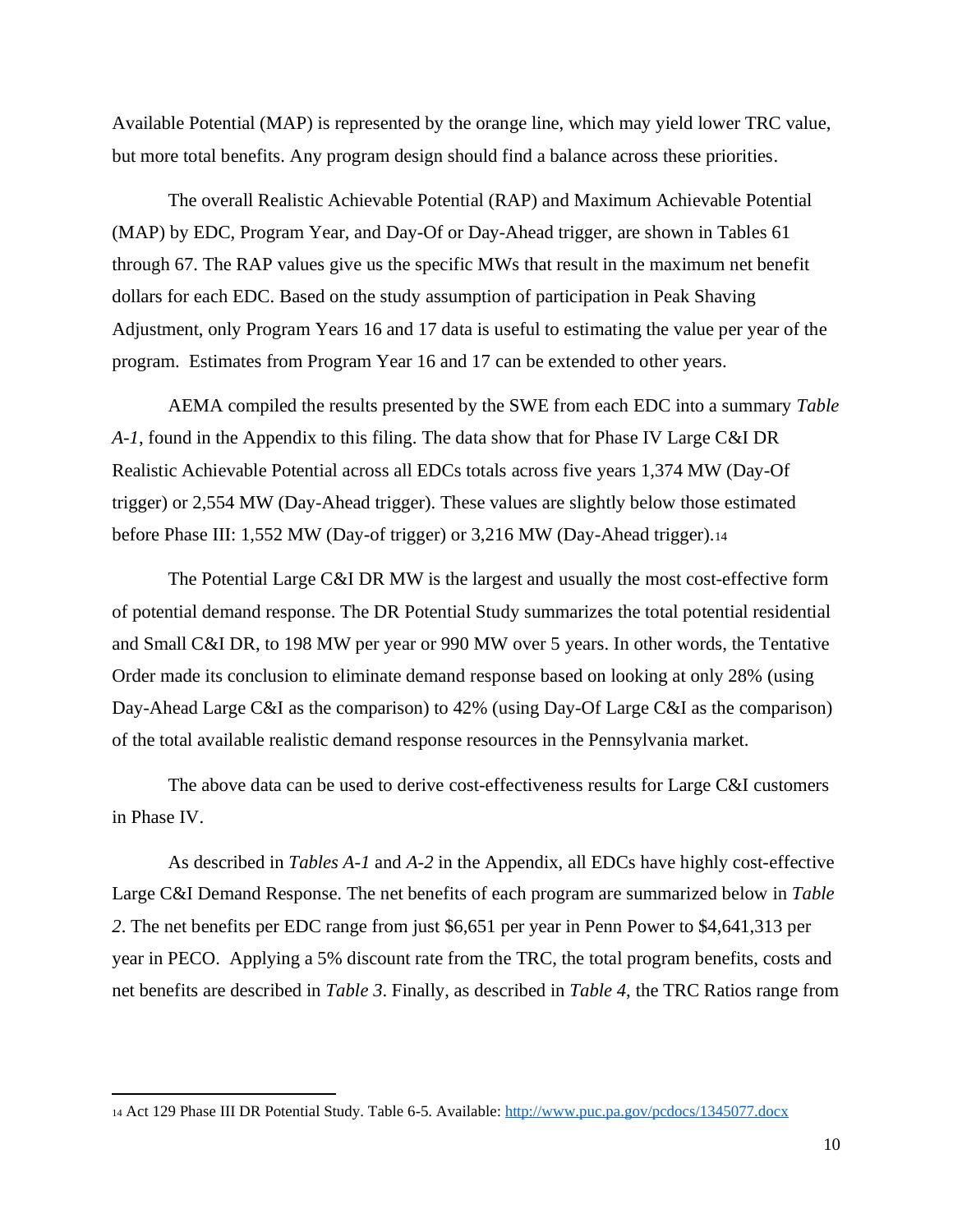2.37 to 2.70. Given the small size of Penn Power's program, it would likely make sense not to hold the EDC to a target, as was the case in Phase III.

| Year        | DLC         | <b>PECO</b> | <b>PPL</b>  | ME         | <b>PN</b>    | <b>PP</b>   | <b>WPP</b>      |  |  |
|-------------|-------------|-------------|-------------|------------|--------------|-------------|-----------------|--|--|
| <b>PY13</b> | \$2,008,745 | \$4,520,413 | \$2,080,430 | \$778,913  | 778,913      | 6,651<br>S. | 1,201,002<br>\$ |  |  |
| <b>PY14</b> | \$2,034,262 | \$4,573,648 | \$2,080,430 | \$790,283  | 790,283<br>S | \$<br>6,651 | 1,201,002<br>\$ |  |  |
| <b>PY15</b> | \$2,059,779 | \$4,628,657 | \$2,080,430 | \$801,653  | 801,653<br>S | 6,651<br>S  | 1,201,002<br>\$ |  |  |
| <b>PY16</b> | \$2,093,400 | \$4,641,313 | \$2,603,068 | \$ 810,455 | 810,455<br>S | \$<br>6,555 | 1,189,989<br>\$ |  |  |
| <b>PY17</b> | \$2,105,383 | \$4,782,964 | \$1,563,875 | \$829,090  | 829,090<br>S | 6,747<br>\$ | 1,211,718<br>\$ |  |  |

*Table 2: Large C&I DR Program Net Benefits (Nominal)*

*Table 3: Large C&I Program Total Benefits, Costs and Net Benefits (Discounted)*

| Year         |    | <b>Benefits</b> |    | <b>Costs</b> |    | <b>Net Benefits</b> |  |  |  |
|--------------|----|-----------------|----|--------------|----|---------------------|--|--|--|
| <b>PY13</b>  | S  | 20,717,128      | S  | 8,698,553    | \$ | 12,018,576          |  |  |  |
| <b>PY14</b>  | \$ | 20,825,430      | \$ | 8,698,553    | \$ | 12,126,878          |  |  |  |
| <b>PY15</b>  | \$ | 20,936,012      | \$ | 8,698,553    | S  | 12,237,459          |  |  |  |
| <b>PY16</b>  | \$ | 21,698,773      | \$ | 8,876,175    | \$ | 12,822,598          |  |  |  |
| <b>PY17</b>  | \$ | 20,497,679      | \$ | 8,499,563    | \$ | 11,998,117          |  |  |  |
| <b>Total</b> | \$ | 90,617,294      | \$ | 37,650,396   | \$ | 52,966,897          |  |  |  |

*Table 4: Large C&I DR Program TRC Ratios*

| Year        | <b>DLC</b> | <b>PECO</b> | <b>PPL</b> | MЕ   | <b>PN</b> | <b>PP</b> | <b>WPP</b> |
|-------------|------------|-------------|------------|------|-----------|-----------|------------|
| <b>PY13</b> | 2.37       | 2.37        | 2.40       | 2.38 | 2.37      | 2.68      | 2.42       |
| <b>PY14</b> | 2.39       | 2.39        | 2.40       | 2.40 | 2.38      | 2.68      | 2.42       |
| <b>PY15</b> | 2.40       | 2.41        | 2.40       | 2.42 | 2.40      | 2.68      | 2.42       |
| <b>PY16</b> | 2.45       | 2.46        | 2.46       | 2.43 | 2.40      | 2.66      | 2.40       |
| <b>PY17</b> | 2.41       | 2.40        | 2.35       | 2.48 | 2.45      | 2.70      | 2.45       |

Comparing the results here to the information in the Tentative Implementation Order underscores the vital importance of evaluating Large C&I DR fairly in a Phase IV. While the Tentative Order considered a limited DR portfolio with a 1.54 TRC and an EE-only portfolio with a TRC of 1.62, the TRC here is much greater. Furthermore, this analysis highlights that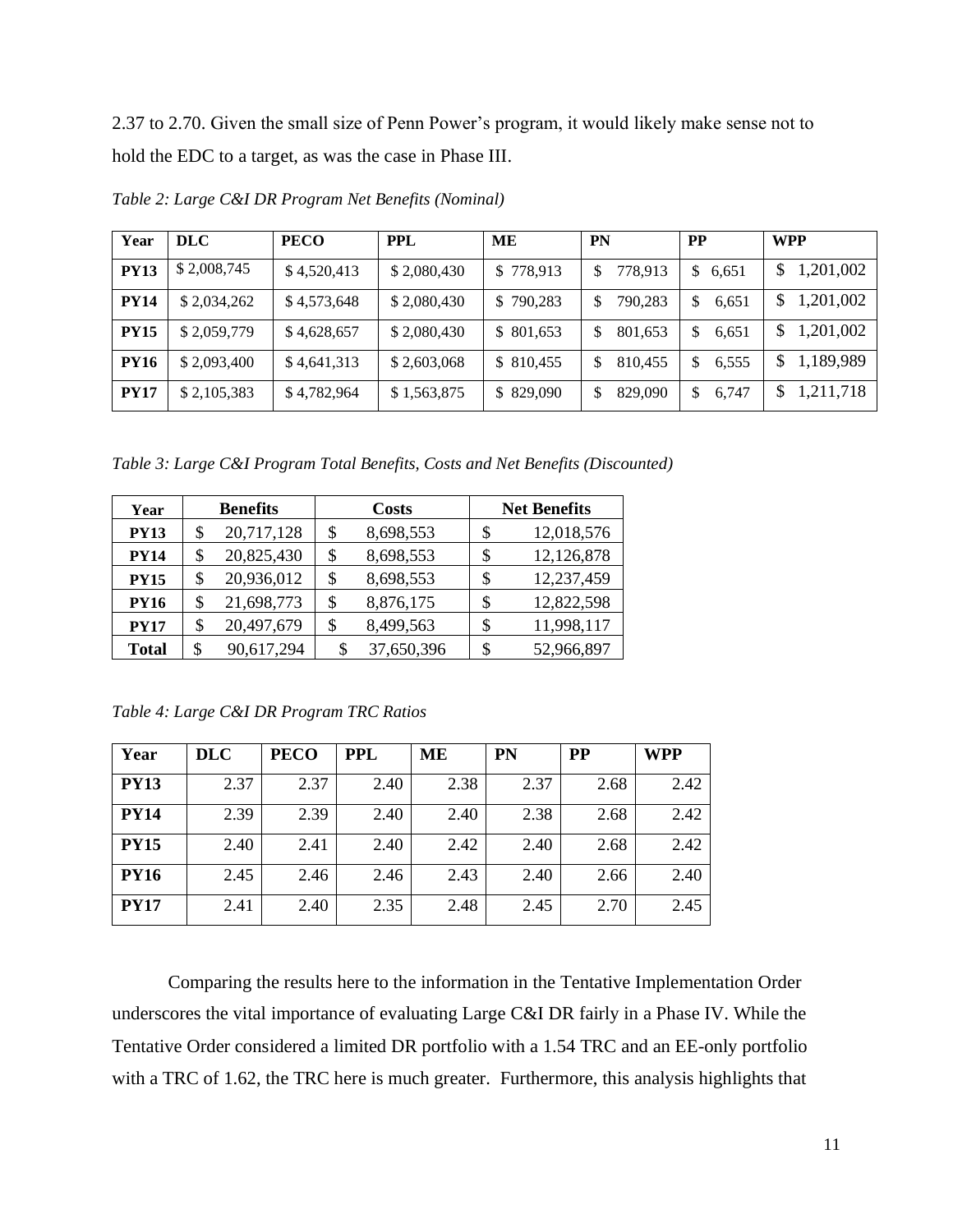passive EE peak reduction is much less cost-effective than demand response peak reduction. Demand response can be delivered at a fraction of the cost. The EE-only portfolio costs \$1.9 billion to achieve peak reductions of 878 MW, while the Large C&I DR portfolio costs \$38 million to deliver 2,554 MW, a greater level of peak reduction. The "DR Portfolio" noted in the Tentative Order achieves reductions of 1,031 MW but does not include Large C&I customers and so the overall comparison in the Tentative Order is incomplete.

Clearly, the Tentative Order's conclusion of \$35 million in additional net TRC benefits from an EE-only portfolio is deeply flawed.15 AEMA identifies that the net benefits of a Large C&I DR portfolio is \$53 million. This impressive level of net benefits was unnecessarily not considered in the Tentative Order. Comparing this \$53 million to the \$35 million difference noted in the Tentative Order provides a directional insight that including Large C&I DR would result in a DR plus EE portfolio that has greater net benefits than an EE-only portfolio.

#### **Phase IV DR program design elements to consider.**

Based on the above, AEMA recommends that the Commission maintain the current DR program design with minor changes to the status quo. Below is a short, non-exclusive list of possible areas of change to consider and AEMA's perspectives.

- 1. Utilities were not required to obtain peak demand reductions in the first program year of Phase III (PY8). Moving from Phase III to Phase IV, the Commission could seamlessly continue the existing programs or decide to repeat the Phase III design – hence, creating a gap year. Continuity is often preferable to customers and may accomplish the Commission's goal to reduce administrative costs. If the Commission identifies benefits to pausing a year, that could also be a feasible solution and still result in beneficial programs to the Commonwealth.
- 2. A day-ahead trigger results in greater customer participation and cost-effectiveness. AEMA recommends that the Commission continue this program design, rather than shift to a day-of trigger.

<sup>15</sup> Tentative Order, p 33.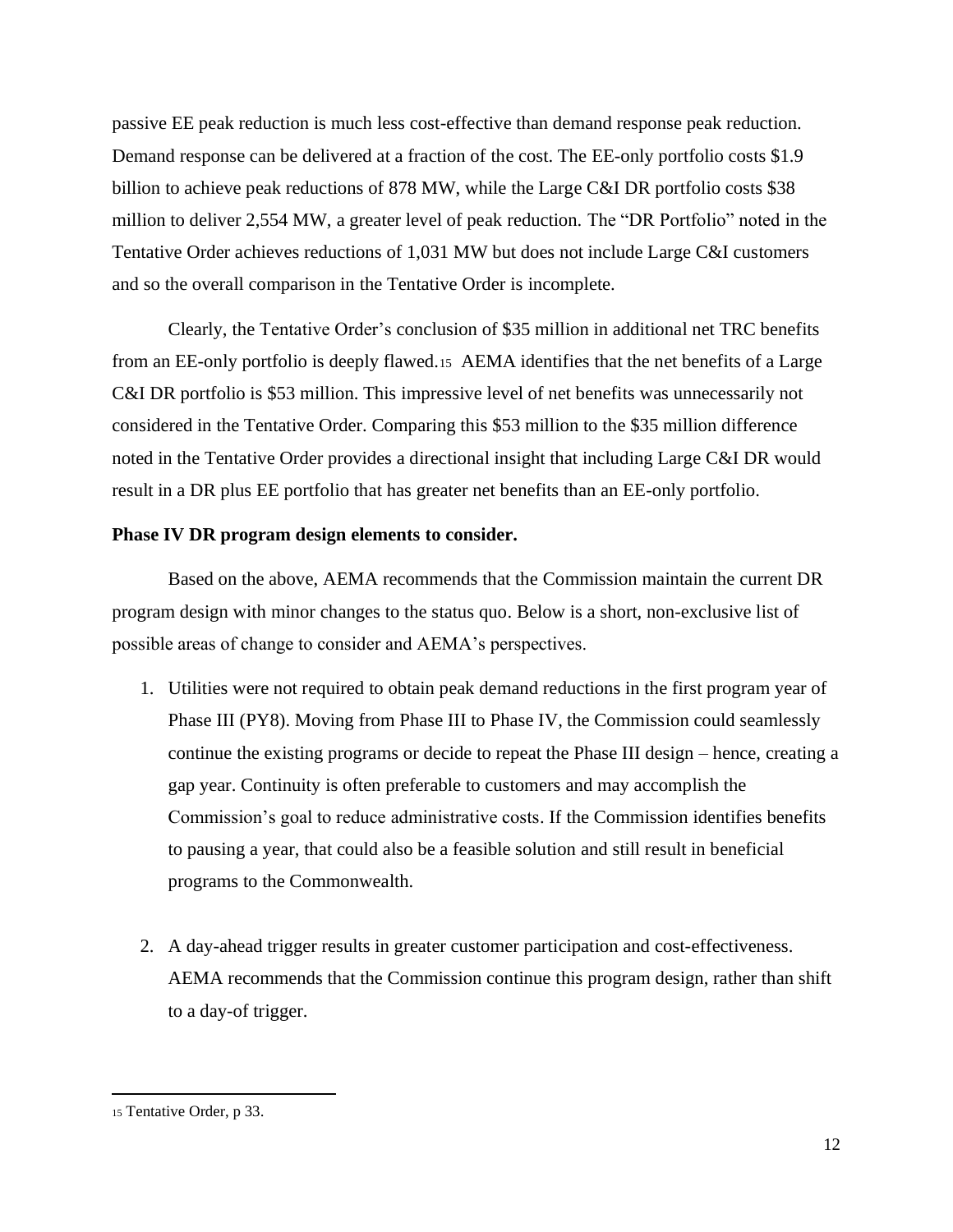3. The specific trigger is now the 96th percentile of peak demand, whereas the Commission had considered moving to a Temperature-Humidity-Index ("THI"). Utilities and others have cited the potential challenge associated with a THI trigger, including availability of data. AEMA recommends maintaining the existing trigger. If the Commission decides to move forward with a THI trigger, it should consider hiring a consultant to share THI data with all Act 129 participants such that all have the same data source.

#### **Current PA PUC dual participation model should continue.**

As discussed above, the Commission's existing Act 129 Phase III participation model recognizes the benefits of dual participation. The Commission has not identified flaws with this approach over the first three years of Phase III.<sup>16</sup> Much to the contrary, the Commission has recognized that dual participation in PJM emergency programs and state level peak shaving programs have complementary objectives, triggers, and compensation structures. These are not the same services. The Commission held an extensive process during Phase III planning that determined the current rules on dual participation. Parties, including many members of AEMA, filed extensive comments. Ultimately, the Commission and Parties developed a framework that has worked in Phase III.

If the Commission wishes to re-open that specific framework, AEMA and its members reserve the right to opine on the issues. As a matter of saving valuable time and resources for all stakeholders, AEMA recommends maintaining the current Phase III rules on dual participation.

We note that the Commission has spoken to the value of dual participation when it comes to distributed energy resources, not just in state proceedings, but also at the federal level. Former Commissioner Andrew Place in April 2018 compellingly argued the benefits of dual participation in wholesale and retail markets at the Federal Energy Regulatory Commission Technical Conference on Distributed Energy Resources.<sup>17</sup> Commissioner Place's comments, which were reflected by other meeting participants as well, underscored the point that limiting a distributed energy resource that has the physical ability to provide value to the retail and

<sup>16</sup> See SWE Annual Reports.

<sup>17</sup> <https://www.ferc.gov/CalendarFiles/20180502152456-Transcript%20-%20DER%20-%20041018.pdf>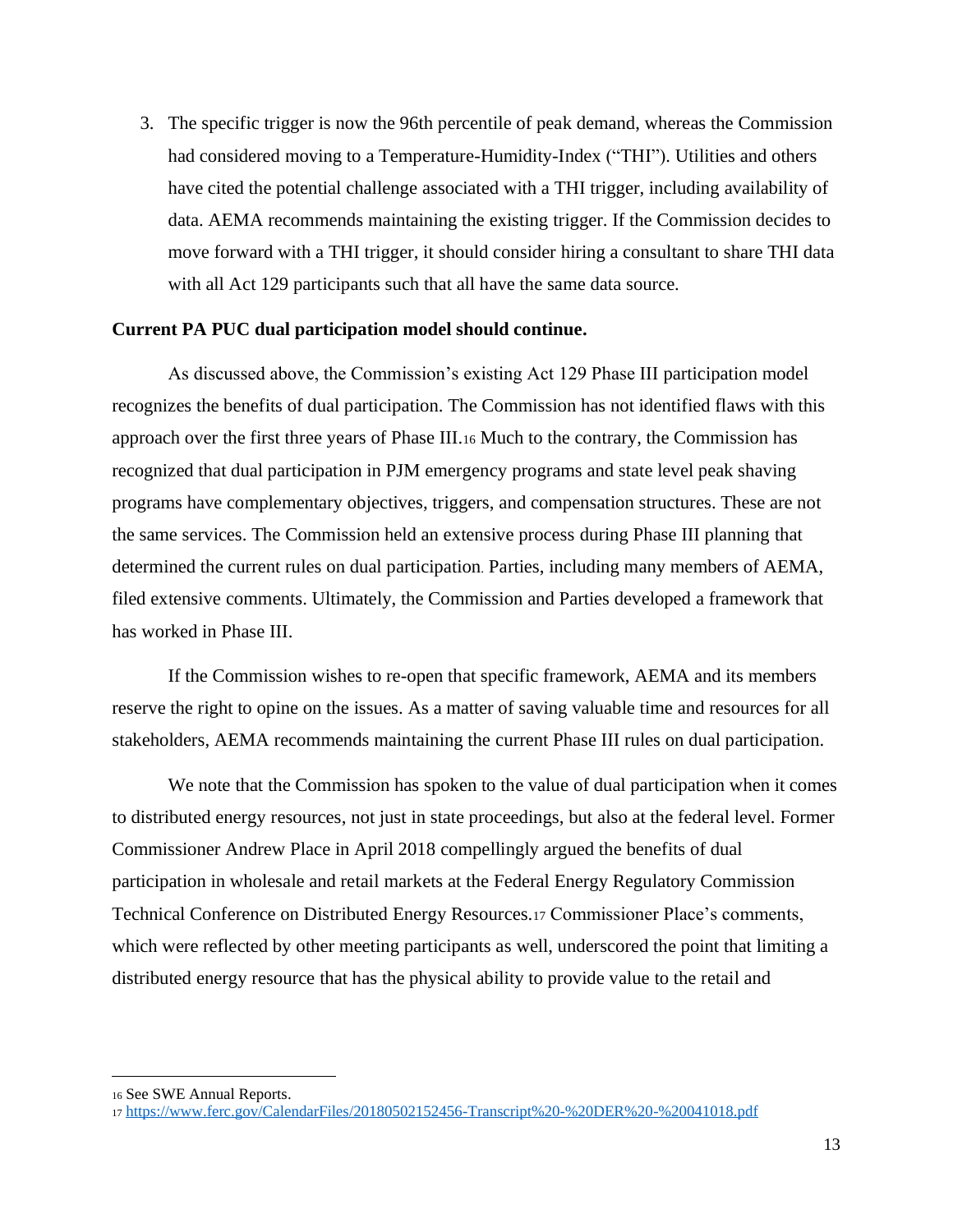wholesale markets at different times, into a permanent category of "either, or" is inefficient and not consistent with efficient market design.

### **7. Conclusion**

AEMA appreciates this opportunity to comment on the Tentative Implementation Order. The Commission, SWE, EDCs, CSPs, and customers have managed and participated in a highly successful Phase III DR program. Now is not the time to terminate the highly cost-effective DR programs, but rather time to continue into a Phase IV under a similar model that can be finetuned based on recent learning and reflecting the latest benefit-cost assumptions captured in the completed 2021 Total Resource Cost Test. Based on close review of the SWE DR Potential Study, a Phase IV would be highly cost-effective.

Respectfully submitted,

catheris Hamblon

Katherine Hamilton Executive Director, Advanced Energy Management Alliance 1701 Rhode Island Ave., NW Washington, DC 20036 [Katherine@aem-alliance.org;](mailto:Katherine@aem-alliance.org) 202-524-8832

April 27, 2020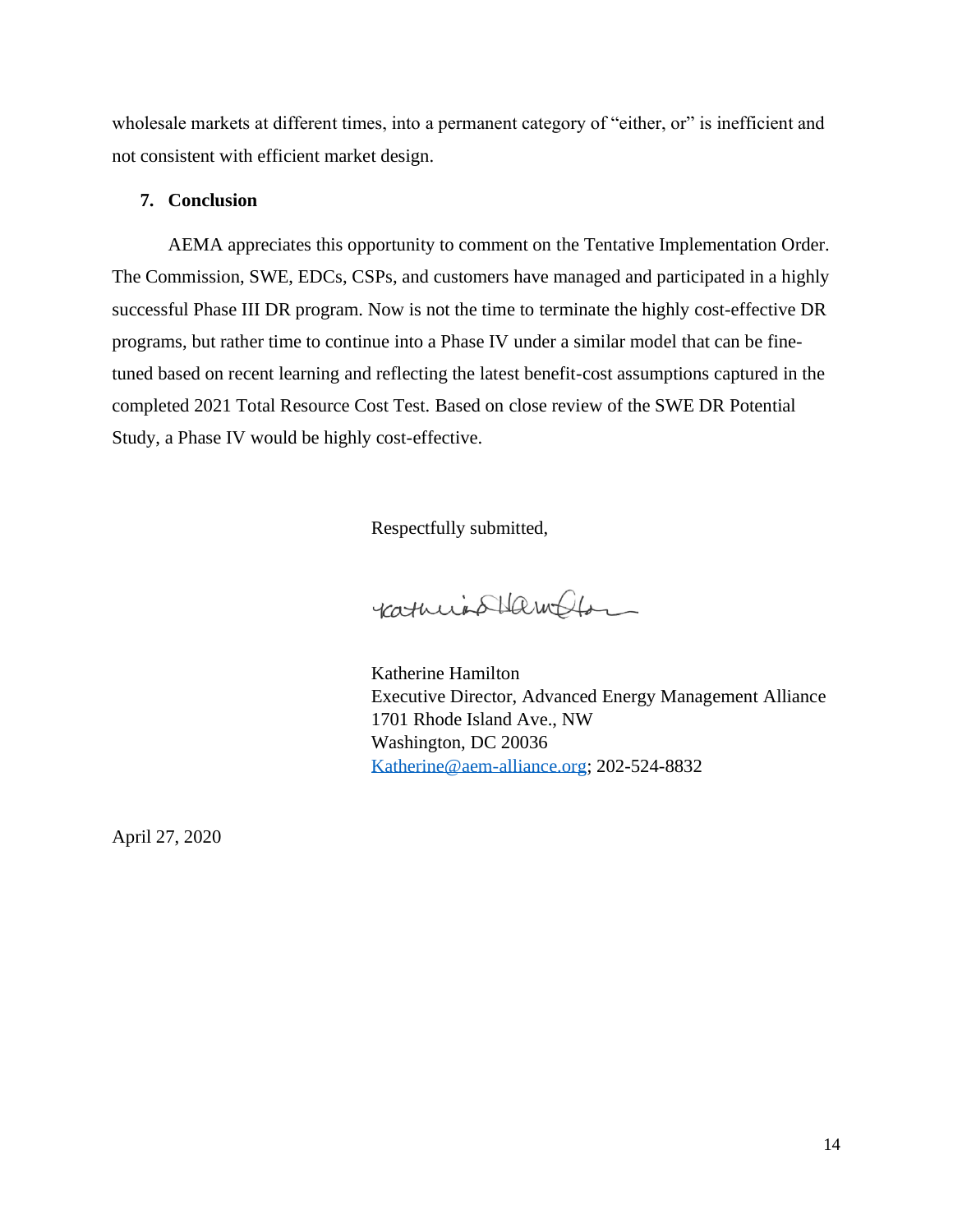|             |            |             |        | Duquesne  |        | PECO      |        | PPL       |        | Met-Ed    |        | Penelec   |        | Penn Power |        | West Penn Power |  |
|-------------|------------|-------------|--------|-----------|--------|-----------|--------|-----------|--------|-----------|--------|-----------|--------|------------|--------|-----------------|--|
|             | Sector     | Data Source | Day-of | Day-ahead | Day-of | Day-ahead | Day-of | Day-ahead | Day-of | Day-ahead | Day-of | Day-ahead | Day-of | Day-ahead  | Day-of | Day-ahead       |  |
| PY13        |            |             |        |           |        |           |        |           |        |           |        |           |        |            |        |                 |  |
| $(2021 -$   |            | Avg of PY   |        |           |        |           |        |           |        |           |        |           |        |            |        |                 |  |
| 2022)       | LCI        | $16-17$     | 33.9   | 67.15     | 95.55  | 177.45    | 64.45  | 116.1     | 20.4   | 37.9      | 27.15  | 50.5      | 0.9    | 1.6        | 32.35  | 60.15           |  |
| PY14        |            |             |        |           |        |           |        |           |        |           |        |           |        |            |        |                 |  |
| $(2022 -$   |            | Avg of PY   |        |           |        |           |        |           |        |           |        |           |        |            |        |                 |  |
| 2023)       | LCI        | $16-17$     | 33.9   | 67.15     | 95.55  | 177.45    | 64.45  | 116.1     | 20.4   | 37.9      | 27.15  | 50.5      | 0.9    | 1.6        | 32.35  | 60.15           |  |
| <b>PY15</b> |            |             |        |           |        |           |        |           |        |           |        |           |        |            |        |                 |  |
| $(2023 -$   |            | Avg of PY   |        |           |        |           |        |           |        |           |        |           |        |            |        |                 |  |
| 2024)       | <b>LCI</b> | $16-17$     | 33.9   | 67.15     | 95.55  | 177.45    | 64.45  | 116.1     | 20.4   | 37.9      | 27.15  | 50.5      | 0.9    | 1.6        | 32.35  | 60.15           |  |
| PY16        |            |             |        |           |        |           |        |           |        |           |        |           |        |            |        |                 |  |
| $(2024 -$   |            |             |        |           |        |           |        |           |        |           |        |           |        |            |        |                 |  |
| 2025)       | LCI        | Table data  | 33.6   | 67.2      | 94.2   | 175       | 81.6   | 144.4     | 20.5   | 38.1      | 27.4   | 51        | 0.9    | 1.6        | 32.6   | 60.6            |  |
| <b>PY17</b> |            |             |        |           |        |           |        |           |        |           |        |           |        |            |        |                 |  |
| $(2025 -$   |            |             |        |           |        |           |        |           |        |           |        |           |        |            |        |                 |  |
| 2026)       | LCI        | Table data  | 34.2   | 67.1      | 96.9   | 179.9     | 47.3   | 87.8      | 20.3   | 37.7      | 26.9   | 50        | 0.9    | 1.6        | 32.1   | 59.7            |  |
| Totals      |            |             | 169.5  | 335.75    | 477.75 | 887.25    | 322.25 | 580.5     | 102    | 189.5     | 135.75 | 252.5     | 4.5    | 8          | 161.75 | 300.75          |  |

# *Table A-1: Realistic Achievable Potential for Large C&I Demand Response (MW)*